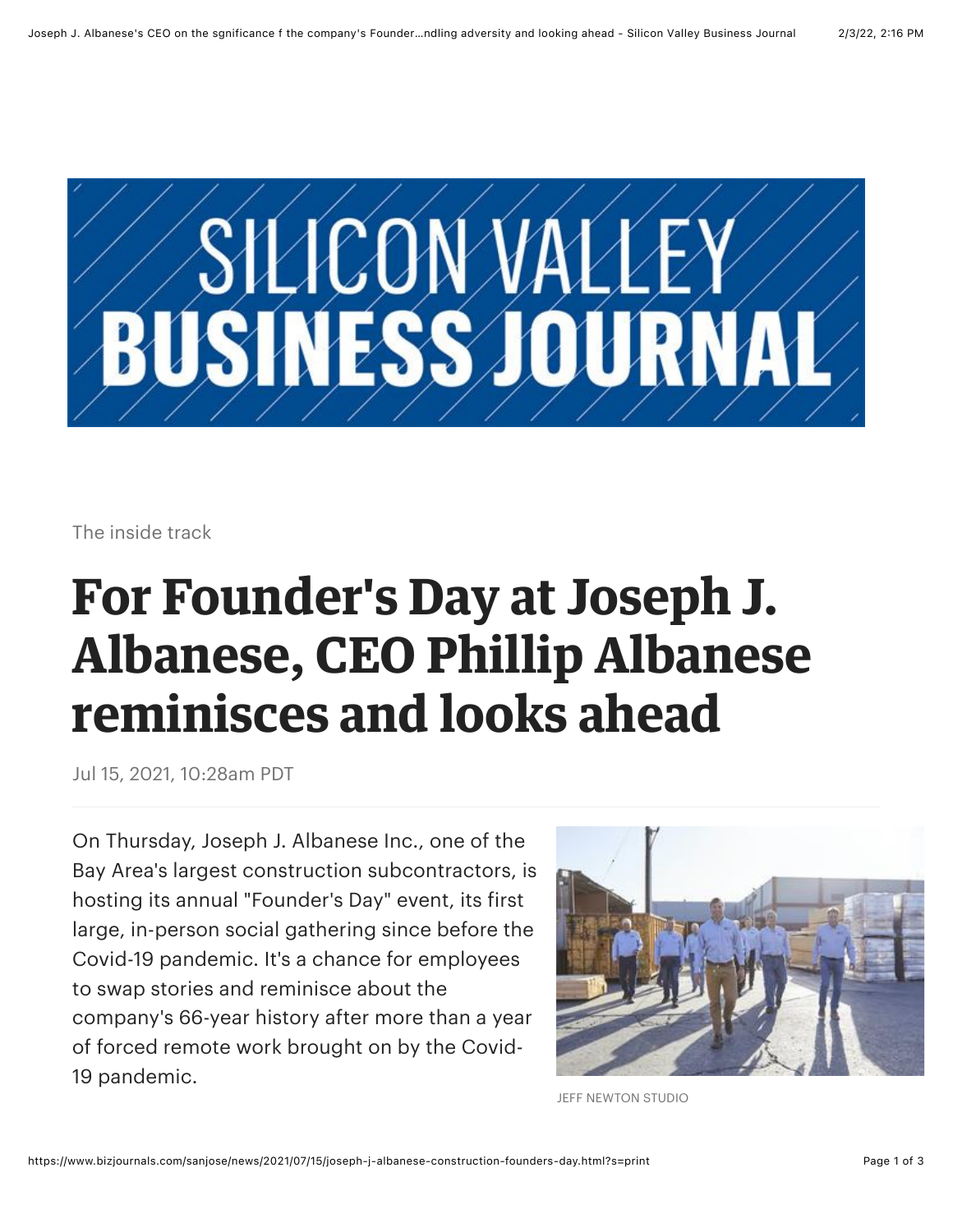[Phillip Albanese](https://www.bizjournals.com/sanjose/search/results?q=Phillip%20Albanese), Joseph J. Albanese's CEO and president, has been at the company's helm since Nov. 16, 2020, taking the reins from his older brother Kevin. Friday will be Phillip's eight-month Phillip Albanese (center), took over as leader of Santa Clara-based subcontractor Joseph J. Albanese Inc. in November 2020 from his brother Kevin Albanese.

anniversary in charge of the family-owned business, which is now in its third generation.

While he says it's too early to talk about what he's accomplished so far, Albanese said he's grateful that the demand for lab, data center and industrial space has remained strong through Covid and that the company's Bay Area workforce — 890 people strong as of May — was able to get through working remotely for more than a year. The subcontractor reopened its Santa Clara headquarters late last month, which Albanese said has been a "nice deal" so far.

The following conversation has been lightly edited for length and clarity.

## **What is Founder's Day, and is there anything that makes this year's Founder's Day significant?**

Founder's Day started the year my father John died, in 2014 ... The idea was to create that feeling of coming back to the construction yard, having food, seeing everybody and just talking about stories of the past and where the company has been.

It also reminds people of one of those things that we try to do to make our company different. I recall when I was younger, coming into the office, and there would be guys who were done working for the day or whatnot and folks in the yard having barbecues and being together after a day's work.

This Founder's Day in particular, it's just nice that we can get everyone back together. We did not have one last year; we didn't feel it to be appropriate, and we wanted to make sure the safety of our folks was at the forefront of our decision-making.

# **What projects are Joseph J. Albanese currently working on?**

We're working on a number of tech campuses; doing some work up in South San Francisco and San Francisco, whether it be commercial space, biotech space or lab space. The data center market continues to be strong, which is beneficial.

We're also really working hard to build our presence on the public work side. One of